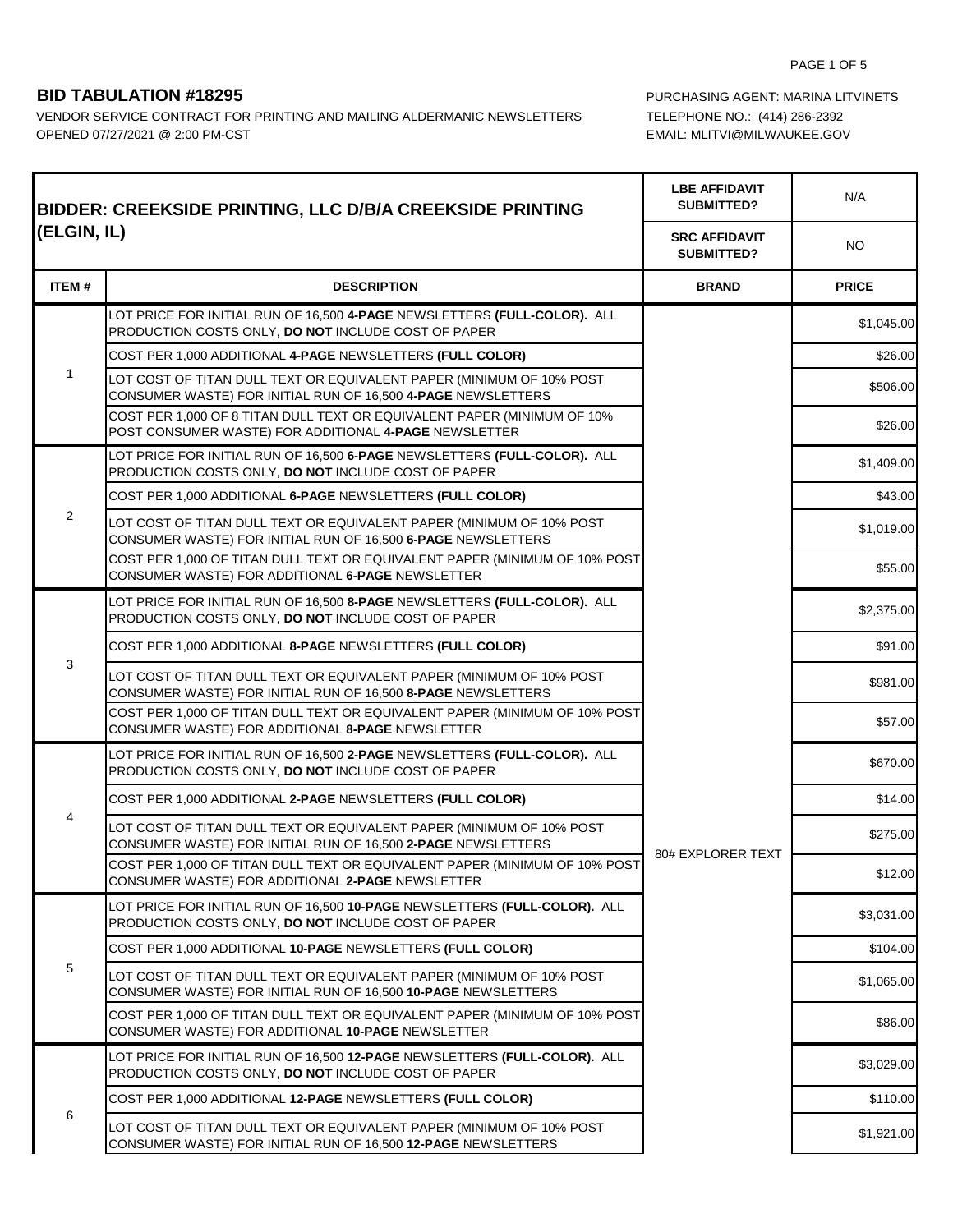VENDOR SERVICE CONTRACT FOR PRINTING AND MAILING ALDERMANIC NEWSLETTERS TELEPHONE NO.: (414) 286-2392 6 OPENED 07/27/2021 @ 2:00 PM-CST EMAIL: MLITVI@MILWAUKEE.GOV

**BID TABULATION #18295 PURCHASING AGENT: MARINA LITVINETS** 

|                | COST PER 1,000 OF 8 TITAN DULL TEXT OR EQUIVALENT PAPER (MINIMUM OF 10%<br>POST CONSUMER WASTE) FOR ADDITIONAL 12-PAGE NEWSLETTER                                            |              | \$108.00    |
|----------------|------------------------------------------------------------------------------------------------------------------------------------------------------------------------------|--------------|-------------|
| $\overline{7}$ | LOT PRICE FOR INITIAL RUN OF 16,500 6-PAGE NEWSLETTERS (FULL-COLOR)<br>W/PERFORATED RETURN POSTCARD. ALL PRODUCTION COSTS ONLY, DO NOT<br><b>INCLUDE COST OF PAPER</b>       |              | \$1,619.00  |
|                | COST PER 1,000 ADDITIONAL 6-PAGE NEWSLETTERS (FULL COLOR) WITH<br><b>PERFORATED RETURN POSTCARD.</b> ALL PRODUCTION COSTS ONLY. DO NOT INCLUDE<br>COST OF PAPER.             |              | \$50.00     |
|                | LOT COST OF TITAN DULL TEXT OR EQUIVALENT PAPER (MINIMUM OF 10% POST<br>CONSUMER WASTE) FOR INITIAL RUN OF 16,500 6-PAGE NEWSLETTERS<br><b>W/PERFORATED RETURN POSTCARD.</b> |              | \$1,087.00  |
|                | COST PER 1,000 OF TITAN DULL TEXT OR EQUIVALENT PAPER (MINIMUM OF 10% POST<br>CONSUMER WASTE) FOR ADDITIONAL 6-PAGE NEWSLETTER W/PERFORATED<br><b>RETURN POSTCARD</b>        |              | \$39.00     |
|                | <b>MISCELLANIOUS LABOR CHARGES</b>                                                                                                                                           |              |             |
|                | HOURLY RATE FOR "AUTHORIZED ADDITIONAL ALTERATIONS"                                                                                                                          | N/A          | \$40.00     |
|                | <b>ESTIMATED 25 HOURS OF "AUTHORIZED ADDITIONAL ALTERATIONS"</b>                                                                                                             | N/A          | \$1,000.00  |
|                | CAN YOUR FIRM PROVIDE THE ALLIED PRINTING TRADES UNION LABEL? NOTE: THIS<br>IS NOT FACTOR IN THE BID AWARD                                                                   | N/A          | <b>NO</b>   |
|                | <b>PRICING FOR ADDRESSING &amp; MAILING OF ALDERMANIC NEWSLETTERS</b>                                                                                                        |              |             |
| A              | LOT PRICE FOR ADDRESSING, TABBING AND BULK MAILING INITIAL RUN OF 17,000 4-<br><b>PAGE NEWSLETTERS</b>                                                                       | N/A          | \$1,434.00  |
| B              | LOT PRICE FOR ADDRESSING, TABBING AND BULK MAILING INITIAL RUN OF 17,000 6-<br><b>PAGE NEWSLETTERS</b>                                                                       | N/A          | \$1,434.00  |
| C              | LOT PRICE FOR ADDRESSING, TABBING AND BULK MAILING INITIAL RUN OF 17,000 8-<br><b>PAGE NEWSLETTERS</b>                                                                       | N/A          | \$2,034.00  |
| D              | LOT PRICE FOR ADDRESSING, TABBING AND BULK MAILING INITIAL RUN OF 17,000 12-<br><b>PAGE NEWSLETTERS</b>                                                                      | N/A          | \$2,034.00  |
|                |                                                                                                                                                                              | <b>TOTAL</b> | \$28,829.00 |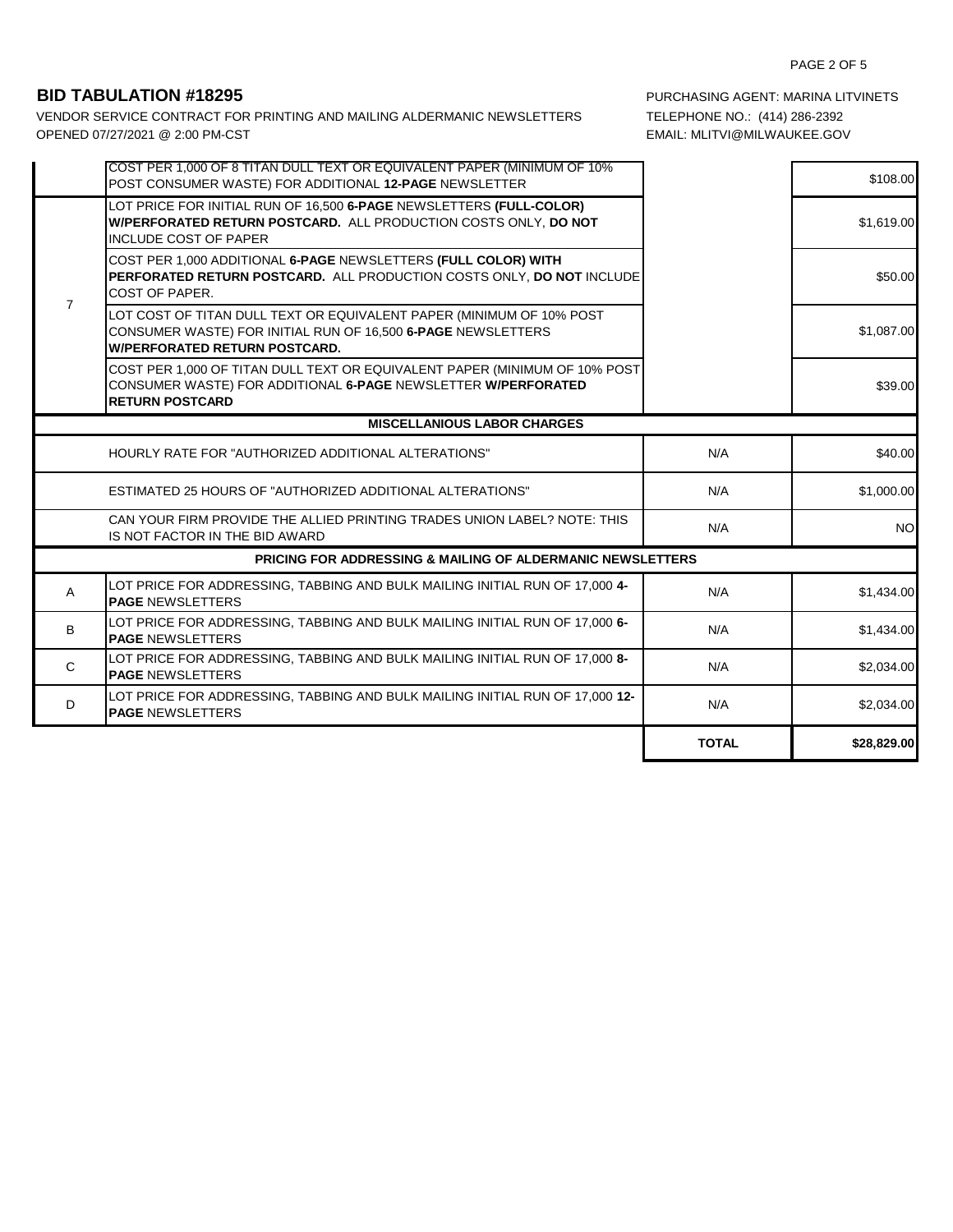VENDOR SERVICE CONTRACT FOR PRINTING AND MAILING ALDERMANIC NEWSLETTERS TELEPHONE NO.: (414) 286-2392 OPENED 07/27/2021 @ 2:00 PM-CST CONSULT AND THE MAIL: MUSIC MEMAIL: MLITVI@MILWAUKEE.GOV

**BID TABULATION #18295 PURCHASING AGENT: MARINA LITVINETS** 

| <b>BIDDER: THE MAREK GROUP</b><br>(WAUKESHA, WI) |                                                                                                                                                                 | <b>LBE AFFIDAVIT</b><br><b>SUBMITTED?</b> | N/A          |
|--------------------------------------------------|-----------------------------------------------------------------------------------------------------------------------------------------------------------------|-------------------------------------------|--------------|
|                                                  |                                                                                                                                                                 | <b>SRC AFFIDAVIT</b><br><b>SUBMITTED?</b> | <b>YES</b>   |
| <b>ITEM#</b>                                     | <b>DESCRIPTION</b>                                                                                                                                              | <b>BRAND</b>                              | <b>PRICE</b> |
|                                                  | LOT PRICE FOR INITIAL RUN OF 16,500 4-PAGE NEWSLETTERS (FULL-COLOR). ALL<br>PRODUCTION COSTS ONLY, DO NOT INCLUDE COST OF PAPER                                 |                                           | \$1,643.41   |
| 1                                                | COST PER 1,000 ADDITIONAL 4-PAGE NEWSLETTERS (FULL COLOR)                                                                                                       |                                           | \$70.34      |
|                                                  | LOT COST OF TITAN DULL TEXT OR EQUIVALENT PAPER (MINIMUM OF 10% POST<br>CONSUMER WASTE) FOR INITIAL RUN OF 16,500 4-PAGE NEWSLETTERS                            |                                           | \$516.62     |
|                                                  | COST PER 1.000 OF 8 TITAN DULL TEXT OR EQUIVALENT PAPER (MINIMUM OF 10%)<br>POST CONSUMER WASTE) FOR ADDITIONAL 4-PAGE NEWSLETTER                               |                                           | \$31.31      |
|                                                  | LOT PRICE FOR INITIAL RUN OF 16,500 6-PAGE NEWSLETTERS (FULL-COLOR). ALL<br>PRODUCTION COSTS ONLY, DO NOT INCLUDE COST OF PAPER                                 |                                           | \$2,017.80   |
|                                                  | COST PER 1,000 ADDITIONAL 6-PAGE NEWSLETTERS (FULL COLOR)                                                                                                       |                                           | \$106.96     |
| 2                                                | LOT COST OF TITAN DULL TEXT OR EQUIVALENT PAPER (MINIMUM OF 10% POST<br>CONSUMER WASTE) FOR INITIAL RUN OF 16,500 6-PAGE NEWSLETTERS                            |                                           | \$745.20     |
|                                                  | COST PER 1,000 OF TITAN DULL TEXT OR EQUIVALENT PAPER (MINIMUM OF 10% POST<br>CONSUMER WASTE) FOR ADDITIONAL 6-PAGE NEWSLETTER                                  |                                           | \$45.16      |
|                                                  | LOT PRICE FOR INITIAL RUN OF 16,500 8-PAGE NEWSLETTERS (FULL-COLOR). ALL<br>PRODUCTION COSTS ONLY, DO NOT INCLUDE COST OF PAPER                                 |                                           | \$2,066.49   |
|                                                  | COST PER 1,000 ADDITIONAL 8-PAGE NEWSLETTERS (FULL COLOR)                                                                                                       |                                           | \$119.30     |
| 3                                                | LOT COST OF TITAN DULL TEXT OR EQUIVALENT PAPER (MINIMUM OF 10% POST<br>CONSUMER WASTE) FOR INITIAL RUN OF 16,500 8-PAGE NEWSLETTERS                            | ANTHEM MATTE TEXT                         | \$869.51     |
|                                                  | COST PER 1,000 OF TITAN DULL TEXT OR EQUIVALENT PAPER (MINIMUM OF 10% POST<br>CONSUMER WASTE) FOR ADDITIONAL 8-PAGE NEWSLETTER                                  |                                           | \$52.70      |
|                                                  | LOT PRICE FOR INITIAL RUN OF 16,500 2-PAGE NEWSLETTERS (FULL-COLOR). ALL<br>PRODUCTION COSTS ONLY, DO NOT INCLUDE COST OF PAPER                                 |                                           | \$1,023.37   |
|                                                  | COST PER 1,000 ADDITIONAL 2-PAGE NEWSLETTERS (FULL COLOR)                                                                                                       |                                           | \$24.60      |
| 4                                                | LOT COST OF TITAN DULL TEXT OR EQUIVALENT PAPER (MINIMUM OF 10% POST<br>CONSUMER WASTE) FOR INITIAL RUN OF 16,500 2-PAGE NEWSLETTERS                            |                                           | \$218.63     |
|                                                  | COST PER 1,000 OF TITAN DULL TEXT OR EQUIVALENT PAPER (MINIMUM OF 10% POST<br>CONSUMER WASTE) FOR ADDITIONAL 2-PAGE NEWSLETTER                                  |                                           | \$13.25      |
|                                                  | LOT PRICE FOR INITIAL RUN OF 16,500 10-PAGE NEWSLETTERS (FULL-COLOR). ALL<br>PRODUCTION COSTS ONLY, DO NOT INCLUDE COST OF PAPER                                |                                           | \$3,548.00   |
|                                                  | COST PER 1,000 ADDITIONAL 10-PAGE NEWSLETTERS (FULL COLOR)                                                                                                      |                                           | \$174.77     |
| 5                                                | LOT COST OF TITAN DULL TEXT OR EQUIVALENT PAPER (MINIMUM OF 10% POST<br>CONSUMER WASTE) FOR INITIAL RUN OF 16,500 10-PAGE NEWSLETTERS                           |                                           | \$1.261.68   |
|                                                  | COST PER 1,000 OF TITAN DULL TEXT OR EQUIVALENT PAPER (MINIMUM OF 10% POST<br>CONSUMER WASTE) FOR ADDITIONAL 10-PAGE NEWSLETTER                                 |                                           | \$76.46      |
|                                                  | LOT PRICE FOR INITIAL RUN OF 16,500 12-PAGE NEWSLETTERS (FULL-COLOR). ALL<br><b>PRODUCTION COSTS ONLY, DO NOT INCLUDE COST OF PAPER</b>                         |                                           | \$2,907.36   |
|                                                  | COST PER 1,000 ADDITIONAL 12-PAGE NEWSLETTERS (FULL COLOR)                                                                                                      |                                           | \$138.18     |
| 6                                                | LOT COST OF TITAN DULL TEXT OR EQUIVALENT PAPER (MINIMUM OF 10% POST<br>CONSUMER WASTE) FOR INITIAL RUN OF 16,500 12-PAGE NEWSLETTERS                           |                                           | \$1,433.09   |
|                                                  | COST PER 1,000 OF TITAN DULL TEXT OR EQUIVALENT PAPER (MINIMUM OF 10% POST<br>CONSUMER WASTE) FOR ADDITIONAL 12-PAGE NEWSLETTER                                 |                                           | \$86.85      |
|                                                  | LOT PRICE FOR INITIAL RUN OF 16,500 6-PAGE NEWSLETTERS (FULL-COLOR)<br>W/PERFORATED RETURN POSTCARD. ALL PRODUCTION COSTS ONLY, DO NOT<br>INCLUDE COST OF PAPER |                                           | \$2,728.00   |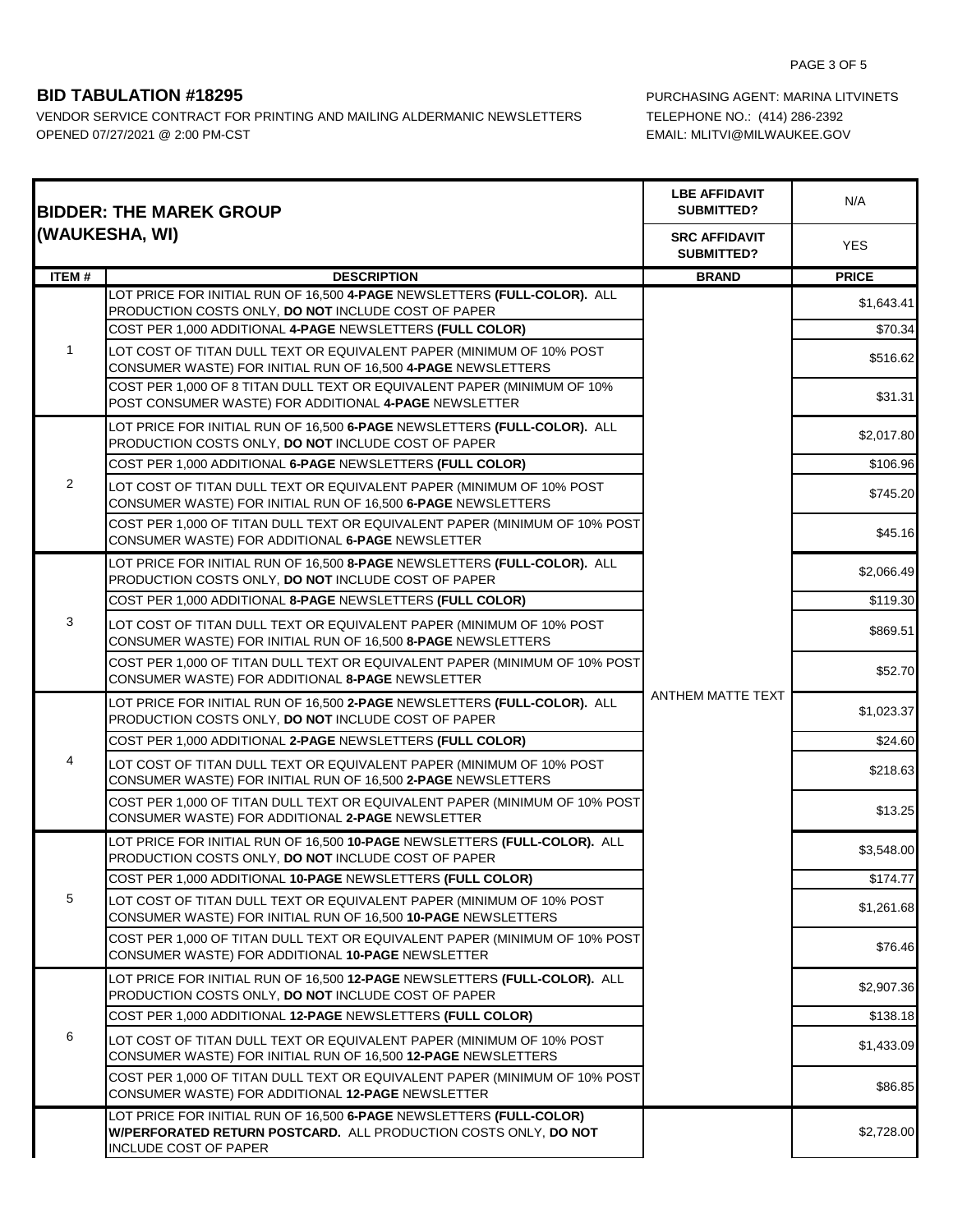VENDOR SERVICE CONTRACT FOR PRINTING AND MAILING ALDERMANIC NEWSLETTERS TELEPHONE NO.: (414) 286-2392 OPENED 07/27/2021 @ 2:00 PM-CST EMAIL: MLITVI@MILWAUKEE.GOV

**BID TABULATION #18295** PURCHASING AGENT: MARINA LITVINETS

| $\overline{7}$ | COST PER 1,000 ADDITIONAL <b>6-PAGE</b> NEWSLETTERS (FULL COLOR) WITH<br>PERFORATED RETURN POSTCARD. ALL PRODUCTION COSTS ONLY, DO NOT INCLUDE<br><b>COST OF PAPER.</b>      | <b>LYNX</b>  | \$147.43    |
|----------------|------------------------------------------------------------------------------------------------------------------------------------------------------------------------------|--------------|-------------|
|                | LOT COST OF TITAN DULL TEXT OR EQUIVALENT PAPER (MINIMUM OF 10% POST<br>CONSUMER WASTE) FOR INITIAL RUN OF 16,500 6-PAGE NEWSLETTERS<br><b>W/PERFORATED RETURN POSTCARD.</b> |              | \$2,161.67  |
|                | COST PER 1,000 OF TITAN DULL TEXT OR EQUIVALENT PAPER (MINIMUM OF 10% POST<br>CONSUMER WASTE) FOR ADDITIONAL 6-PAGE NEWSLETTER W/PERFORATED<br><b>RETURN POSTCARD</b>        |              | \$131.01    |
|                | <b>MISCELLANIOUS LABOR CHARGES</b>                                                                                                                                           |              |             |
|                | HOURLY RATE FOR "AUTHORIZED ADDITIONAL ALTERATIONS"                                                                                                                          | N/A          | \$35.00     |
|                | <b>ESTIMATED 25 HOURS OF "AUTHORIZED ADDITIONAL ALTERATIONS"</b>                                                                                                             | N/A          | \$847.00    |
|                | CAN YOUR FIRM PROVIDE THE ALLIED PRINTING TRADES UNION LABEL?                                                                                                                | N/A          | <b>YES</b>  |
|                | <b>PRICING FOR ADDRESSING &amp; MAILING OF ALDERMANIC NEWSLETTERS</b>                                                                                                        |              |             |
| A              | LOT PRICE FOR ADDRESSING, TABBING AND BULK MAILING INITIAL RUN OF 17,000 4-<br><b>PAGE NEWSLETTERS</b>                                                                       | N/A          | \$356.00    |
| B              | LOT PRICE FOR ADDRESSING, TABBING AND BULK MAILING INITIAL RUN OF 17,000 6-<br><b>PAGE NEWSLETTERS</b>                                                                       | N/A          | \$356.00    |
| $\mathsf{C}$   | LOT PRICE FOR ADDRESSING, TABBING AND BULK MAILING INITIAL RUN OF 17,000 8-<br><b>PAGE NEWSLETTERS</b>                                                                       | N/A          | \$356.00    |
| D              | LOT PRICE FOR ADDRESSING, TABBING AND BULK MAILING INITIAL RUN OF 17,000 12-<br><b>PAGE NEWSLETTERS</b>                                                                      | N/A          | \$356.00    |
|                |                                                                                                                                                                              | <b>TOTAL</b> | \$26,665.15 |

AWARD WILL BE MADE IN TOTAL TO THE LOWEST RESPONSIVE AND RESPONSIBLE BIDDER COMPLYING WITH THE BID SPECIFICATIONS AND THE SPECIFIED DELIVERY REQUIREMENTS AND COMPLETION OF ATTACHMENT A - REQUIREMENTS FOR ALDERMANIC NEWSLETTERS. **BIDDERS MUST QUOTE ALL ITEMS (1-7 & A-D) TO BE ELIGIBLE FOR AN AWARD.** LOW BIDDER WILL BE DETERMINED FROM LOW AGGREGATE TOTAL OF PRICES QUOTED FROM ITEMS 1 THROUGH 7 AND A THROUGH D, PLUS AUTHORIZED ADDITIONAL ALTERATIONS COSTS.

THE CITY RESERVES THE RIGHT TO REJECT ANY AND ALL BIDS SUBMITTED.

IF A LOCAL BUSINESS ENTERPRISE (LBE) IS A RESPONSIVE AND RESPONSIBLE BIDDER, THE LBE SHALL BE AWARDED THE CONTRACT PROVIDED ITS BID DOES NOT EXCEED THE LOWEST BID BY MORE THAN 5% AND THE DIFFERENCE DOES NOT EXCEED \$25,000. EFFECTIVE **JANUARY 01, 2017**, IF THE LBE IS CERTIFIED AS A SMALL BUSINESS ENTERPRISE (SBE) WITH THE CITY OF MILWAUKEE'S OFFICE OF SMALL BUSINESS DEVELOPMENT, THE LBE SHALL BE AWARDED THE CONTRACT PROVIDED ITS BID NOT EXCEED THE LOWEST BID BY MORE THAN 10% AND THE DIFFERENCE DOES NOT EXCEED \$30,000.

CONTRACTS SHALL BE AWARDED TO THE LOWEST RESPONSIBLE BIDDER WHO QUALIFIES FOR THE CITY OF MILWAUKEE-MADE, MILWAUKEE COUNTY-MADE OR AMERICAN-MADE PROGRAM (ORDINANCE 310-18.9) IF:

- ●THE BIDDER SUBMITS AN AFFIDAVIT WITH THEIR BID INDICATING THEY MEET THE REQUIREMENTS OF THE ORDINANCE, AND
- ●THE BID DOES NOT EXCEED THE LOWEST BID BY MORE THAN 12% or \$25,000.

ANY BIDDER PROPOSING TO SUPPLY GOODS UNDER ORDINANCE 310-18.9 SHALL NOT ALSO RECEIVE THE BENEFIT OF THE BID AWARD PROVIDED UNDER THE LOCAL BUSINESS ENTERPRISE PROGRAM. IF A MILWAUKEE-MADE GOOD IS NOT AVAILABLE, THE CITY SHALL THEN PURCHASE A MILWAUKEE COUNTY-MADE GOOD, PROVIDED THE PURCHASE DOES NOT INCREASE THE COST BY MORE THAN 12% or \$25,000. IF A MILWAUKEE-MADE OR MILWAUKEE COUNTY-MADE GOOD IS NOT AVAILABLE, THE CITY SHALL THEN PURCHASE AN AMERICAN-MADE GOOD, PROVIDED THE PURCHASE DOES NOT INCREASE THE COST BY MORE THAN 12% OR \$25,000.

EFFECTIVE DECEMBER 12, 2018, IF A BIDDER IS SEEKING TO QUALIFY FOR THE SOCIALLY-RESPONSIBLE CONTRACTORS (SRC) BID INCENTIVE AND IS A RESPONSIVE AND RESPONSIBLE BIDDER, THE "SRC BIDDER" SHALL BE AWARDED THE CONTRACT PROVIDED ITS BID DOES NOT EXCEED THE LOWEST BID BY MORE THAN 5% AND THE DIFFERENCE DOES NOT EXCEED \$25,000.